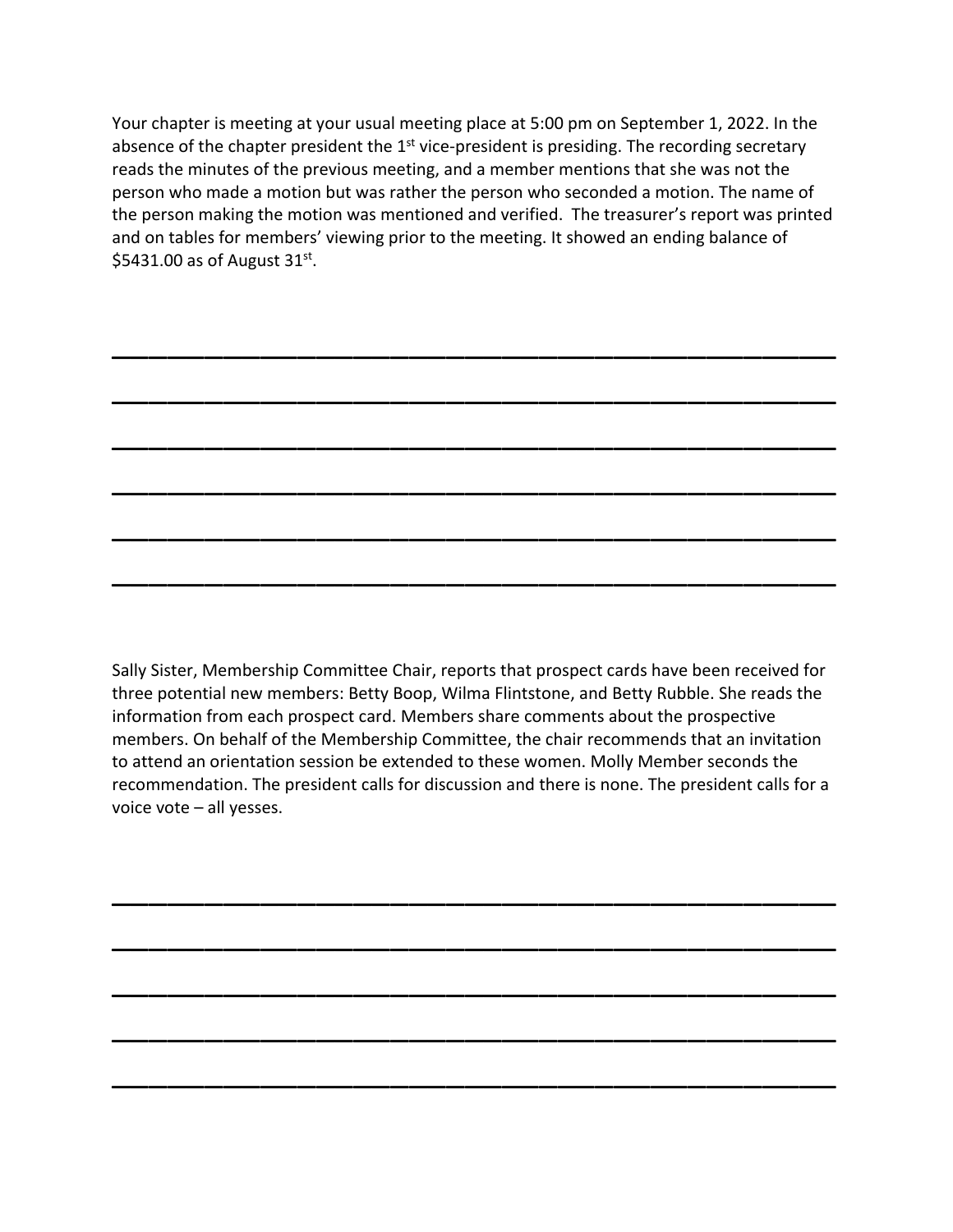Mary Martin, 2<sup>nd</sup> Vice-president, leads a discussion on potential projects for the chapter to undertake during the year. She states that recommendations from chapter members include, CASA, supporting a local program for foster children, making pillowcase dresses for little girls in another country, and a purse project for a local women's shelter. She shares information gathered about the immediate needs and what members could do for each. Members share ideas of how the projects could be incorporated in chapter meetings. One member mentions that it might be best to focus on one specific project rather than spread members thin with multiple projects. Another mentions that supporting CASA is worthwhile but had been a recent project. A member states that several of the foster students supported by the local program attend schools that several members are associated with. The consensus is to focus on supporting the local program for foster children. The Programs and Projects Committee will coordinate efforts throughout the year.

\_\_\_\_\_\_\_\_\_\_\_\_\_\_\_\_\_\_\_\_\_\_\_\_\_\_\_\_\_\_\_\_\_\_\_\_\_\_\_

\_\_\_\_\_\_\_\_\_\_\_\_\_\_\_\_\_\_\_\_\_\_\_\_\_\_\_\_\_\_\_\_\_\_\_\_\_\_\_

\_\_\_\_\_\_\_\_\_\_\_\_\_\_\_\_\_\_\_\_\_\_\_\_\_\_\_\_\_\_\_\_\_\_\_\_\_\_\_

\_\_\_\_\_\_\_\_\_\_\_\_\_\_\_\_\_\_\_\_\_\_\_\_\_\_\_\_\_\_\_\_\_\_\_\_\_\_\_

\_\_\_\_\_\_\_\_\_\_\_\_\_\_\_\_\_\_\_\_\_\_\_\_\_\_\_\_\_\_\_\_\_\_\_\_\_\_\_

\_\_\_\_\_\_\_\_\_\_\_\_\_\_\_\_\_\_\_\_\_\_\_\_\_\_\_\_\_\_\_\_\_\_\_\_\_\_\_

At the end of the meeting, members formed a circle and sang *The Delta Kappa Gamma Song*. The president then adjourned the meeting at 6:24 pm.

\_\_\_\_\_\_\_\_\_\_\_\_\_\_\_\_\_\_\_\_\_\_\_\_\_\_\_\_\_\_\_\_\_\_\_\_\_\_\_

\_\_\_\_\_\_\_\_\_\_\_\_\_\_\_\_\_\_\_\_\_\_\_\_\_\_\_\_\_\_\_\_\_\_\_\_\_\_\_

\_\_\_\_\_\_\_\_\_\_\_\_\_\_\_\_\_\_\_\_\_\_\_\_\_\_\_\_\_\_\_\_\_\_\_\_\_\_\_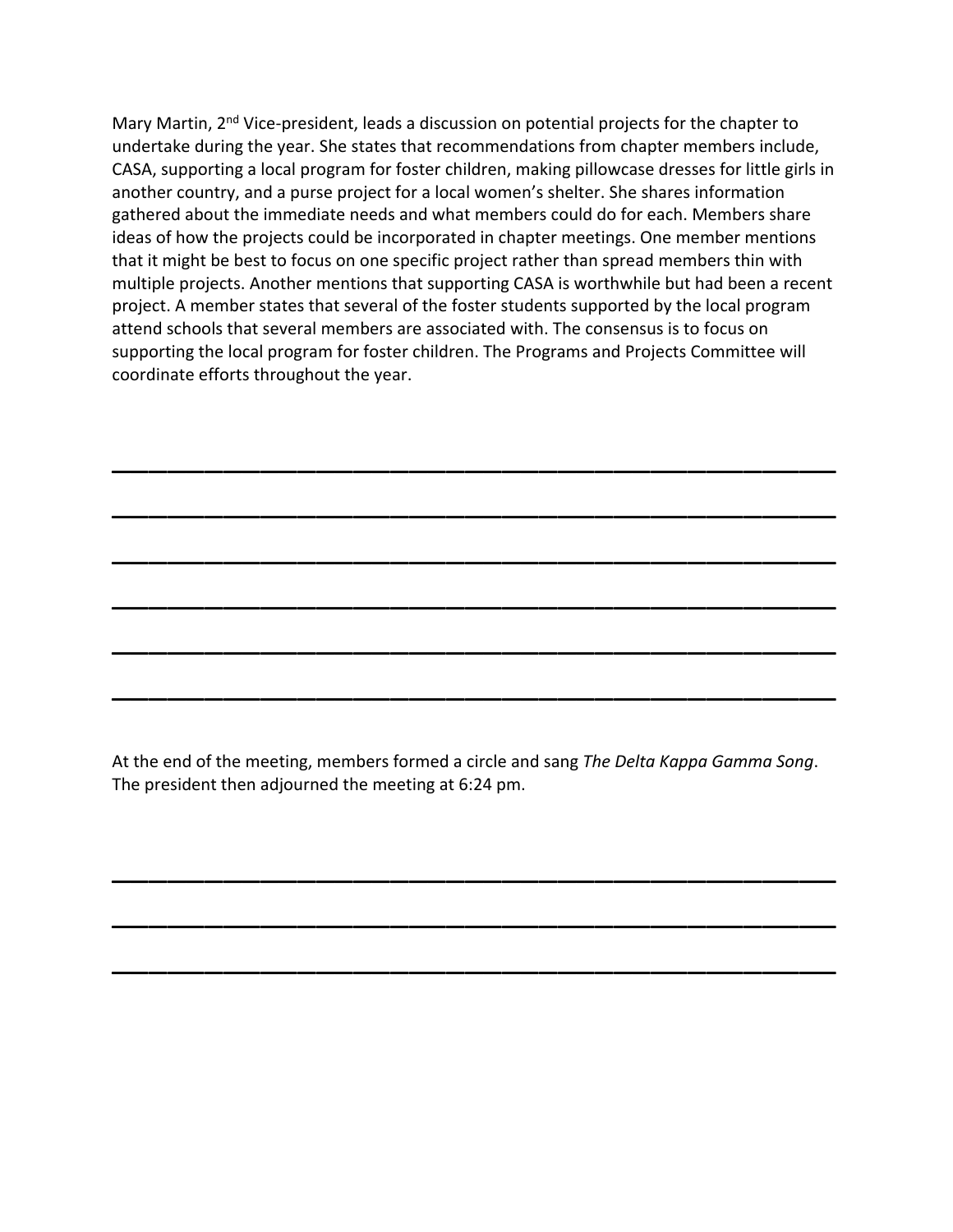Your chapter is meeting at your usual meeting place at 5:00 pm on September 1, 2022. In the absence of the chapter president the  $1<sup>st</sup>$  vice-president is presiding. The recording secretary reads the minutes of the previous meeting, and a member mentions that she was not the person who made a motion but was rather the person who seconded a motion. The name of the person making the motion was mentioned and verified. The treasurer's report was printed and on tables for members' viewing prior to the meeting. It showed an ending balance of \$5431.00 as of August  $31<sup>st</sup>$ .

## Example:

The regular meeting of the (chapter name) of The Delta Kappa Gamma Society International was held at Any Town High School on September 1, 2022. First Vice-President Susie Smith called the meeting to order at 5:00 pm. Members present were: (list of names). The minutes of the May meeting were approved as corrected. The Treasurer's Report was presented and will be filed for audit.

Sally Sister, Membership Committee Chair, reports that prospect cards have been received for three potential new members: Betty Boop, Wilma Flintstone, and Betty Rubble. She reads the information from each prospect card. Members share comments about the prospective members. On behalf of the Membership Committee, the chair recommends that an invitation to attend an orientation session be extended to these women. Molly Member seconds the recommendation. The president calls for discussion and there is none. The president calls for a voice vote – all yesses.

## Example:

On behalf of the Membership Committee, Sally Sister recommends that an invitation to attend an orientation session be extended to Betty Boop, Wilma Flintstone, and Betty Rubble. The vote was in the affirmative and the recommendation was accepted.

Mary Martin, 2<sup>nd</sup> Vice-president, leads a discussion on potential projects for the chapter to undertake during the year. She states that recommendations from chapter members include, CASA, supporting a local program for foster children, making pillowcase dresses for little girls in another country, and a purse project for a local women's shelter. She shares information gathered about the immediate needs and what members could do for each. Members share ideas of how the projects could be incorporated in chapter meetings. One member mentions that it might be best to focus on one specific project rather than spread members thin with multiple projects. Another mentions that supporting CASA is worthwhile but had been a recent project. A member states that several of the foster students supported by the local program attend schools that several members are associated with. The consensus is to focus on